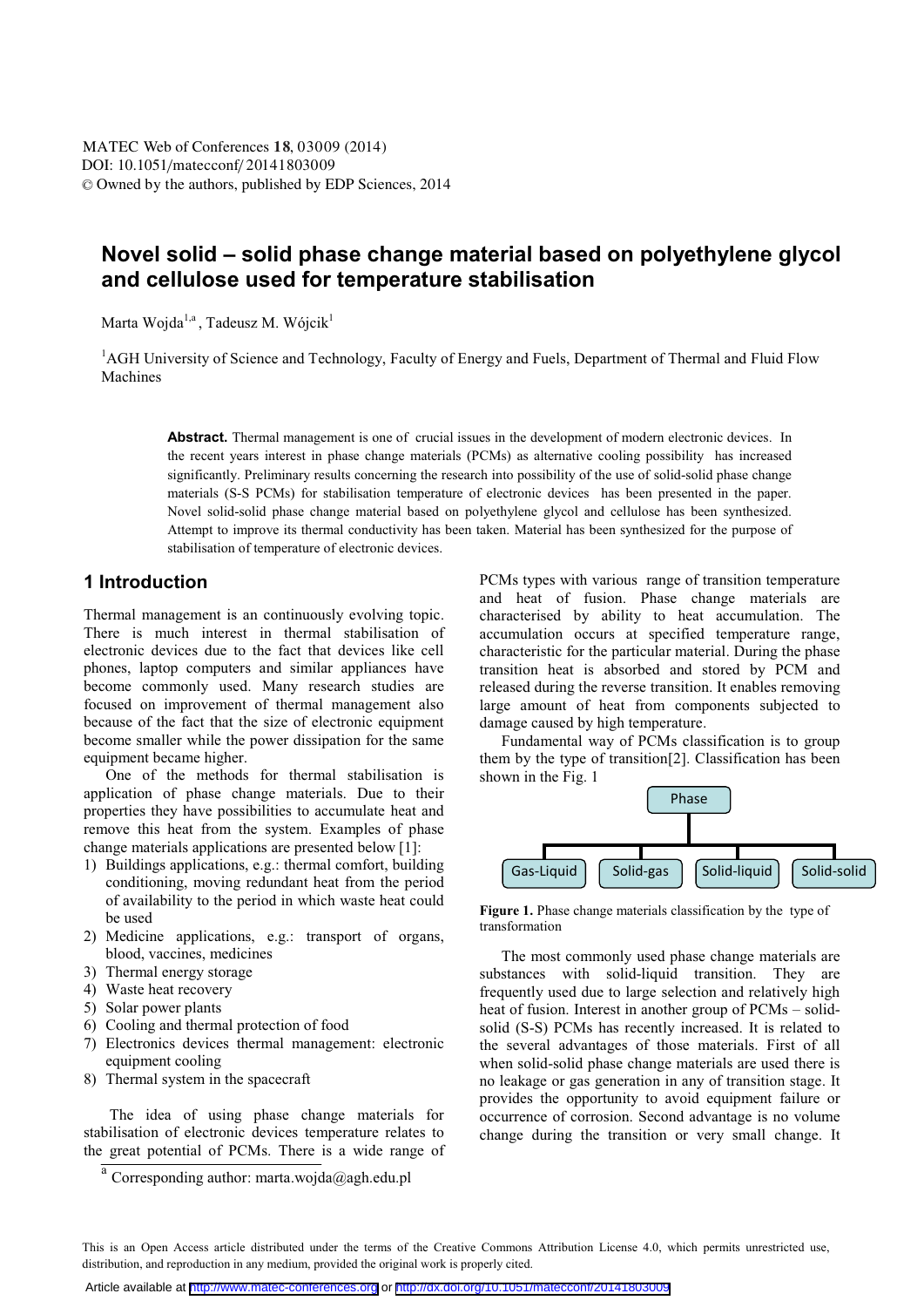gives the possibility to use them in small size systems and applications where space is limited.

Unfortunately S-S PCMs are usually characterized by relatively low heat of fusion compared to the solid-liquid PCMs. Additionally, there is a problem related to all kinds of PCMs – low thermal conductivity. These makes it necessary to carriy out the researches on new phase change materials development.

Interest in phase change materials due to thermal management of electronic devices became bigger last years. There are number of works conducted in this area. Several interesting examples have been presented below.

 Kandasamy et al. [3] have presented results of experimental and numerical investigations of phase change material (PCM)-based heat sink in transient thermal management of plastic quad flat package (QFP) electronic devices. They have compared two cases: heat sink with and without PCMs using and shown when it is reasonable to use PCMs for electronic cooling.

Qu et al. [4] have presented and compered three kinds of systems designed for electronic devices cooling: (a)hybrid heat sink with parallel fins sintered onto its top and copper metal foam–paraffin composite saturated in its hollow basement, (b) hollow basement saturated with pure paraffin, (c) solid copper basement.

 Weng et al. [5] have been experimentally investigated thermal performances of system containing a heat pipe and container with phase change material. Their insights and observations concerning among others impact of the applications of different types and various amounts of PCMs they have concluded in the paper.

 S.C. Fok et al. [6] have presented results of experimental study of use PCM placed inside heat sinks with and without internal fins in the portable electronic devices. They have compared and present results associated with the change of parameters like: use of PCMs, number of fins, power level.

Department of Thermal and Fluid Flow Machines (KCiMP) at Faculty of Energy and Fuels at AGH University of Science and Technology works on solidsolid phase change materials dedicated for stabilisations of electronic devices temperature.

### **2 Phase change materials**

#### **2.1. PCM for thermal management**

 Prepared material modified by appendix of graphite will be tested in the matter of possibility of thermal stabilization of electronic devices application. Material has been selected due to corresponding phase transition temperature. Possibility of use of prepared material will be tested on the testing rig in conditions of computer processor work. Every computer processor (CPU) has specific maximum temperature of safe work. Usually this temperature is known as critical temperature. It is advisable to keep CPU temperature on the range around 20°C below critical temperature. Examples of critical temperature for computer processors are presented in table 1.

**Table 1.** Examples of critical temperature for computer processor[7]

| <b>CPU</b> type                             | <b>Critical temperature</b> |
|---------------------------------------------|-----------------------------|
| Intel Core 2 Extreme (Kentsfield<br>QX6800) | 54,8                        |
| AMD Phenom X4                               | 61                          |
| Pentium D (Smithfield 805, 820)             | 63                          |
| Intel Core i7 (Sandy-Bridge)                | 72.6                        |
| AMD Mobile Sempron                          | 95                          |

 It is predicted that phase change materials with transition temperature 40-50 °C will be able to reduced possibility of overheating of CPU.

Power consumption diagram for processor is presented on figure 2 [8]. Specification was determined with the use of following nomenclature. Maximum power( $P_{max}$ ) is a maximum input power during normal working conditions. Designed thermal power( $P_{tdp}$ ) is a maximum power kept in conditions of real work in the real ambient thermal conditions. Active power( $P_{\text{active}}$ ) is a thermal design of power in the average time. Idle power is a power consumption in standby mode where the use of the clock is zero or small. For example, during a switch to the sleep mode in the measured nominal worst case.



**Figure 2.** Example of CPU power consumption characteristics[8]

It is necessary to determine during the designing, the maximum power that processor is able to get. It is a power which should not be reached by processor, because it can cause permanent damage in its parameters. It is important from the perspective of the temperature stabilisation, because processor is able to achieve large power in short time. In that kind of situation significantly more heat is generated, so more heat have to be dissipated to prevent overheating. The assumption of 75% power consumption causes that the strongest CPU load will not negatively affect its efficiency. Examples of energy consumption is shown in Figure 5. As shown in the graph power consumed by the processor at the time of work is not uniform and changing depending on the load by programs. The relationship of power consumption dependence on time is an example of thermal changes taking place on the computer processor[8].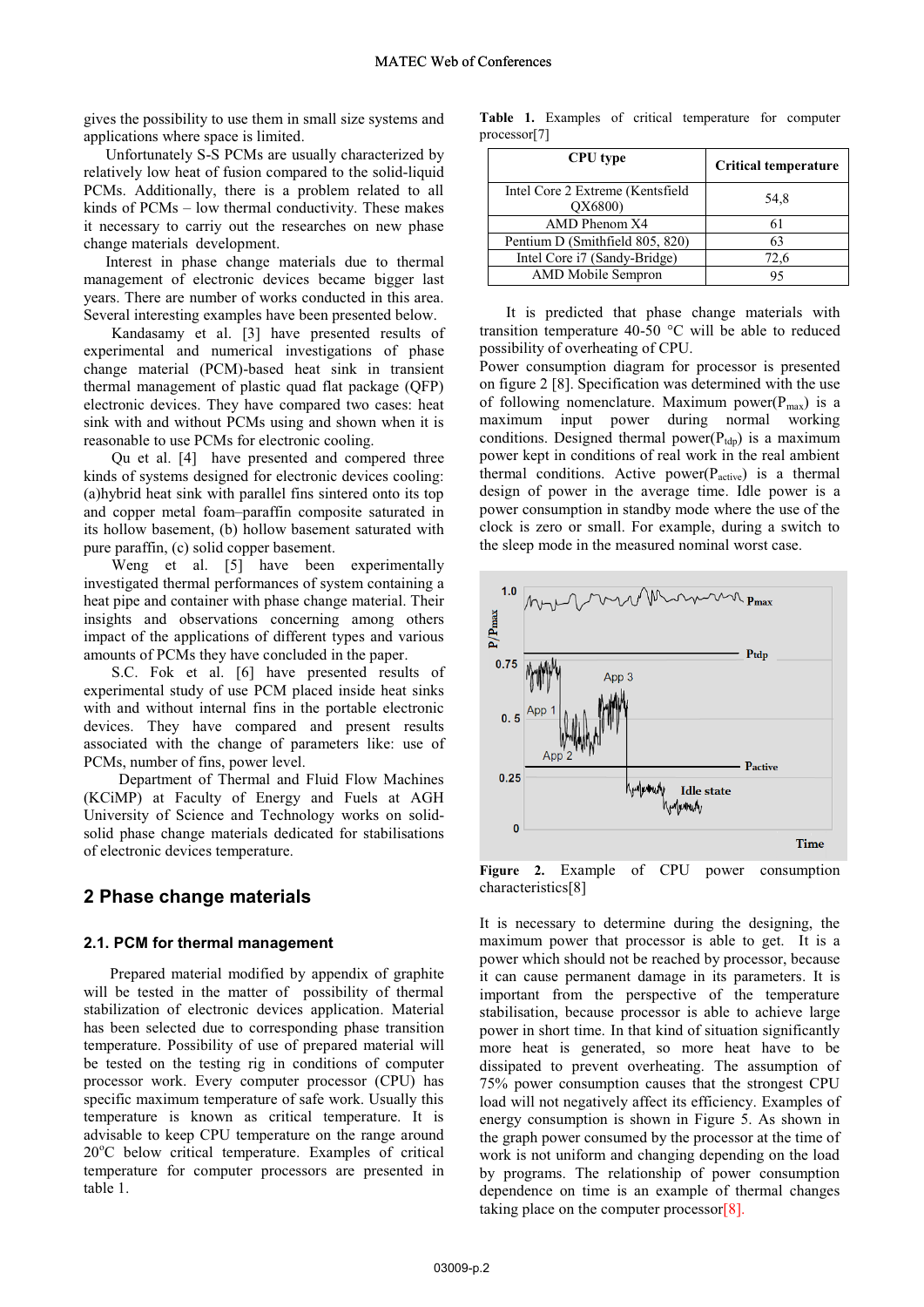It is anticipated that the properties of tested material will allow its use for stabilization of operating temperature of electronic devices. This possibility is associated with periodic requirements of heat dissipation. A computer processor does not have the demand for cooling at a constant level. It make phase change materials work possible in cases in which they do not have to dissipate heat from computer processor continuously. It is also important that on the CPU surface there are formed areas of higher and lower heat concentrations. It is visualised by temperatures gradients on the figure 3. It gives possibilities to use smaller amount of phase change materials what is important when size and weight of electronic devices are required smaller and smaller.





**High Heat Flux** 

Low Temperature



High temperature

**Figure 3.** Example of heat distribution on the processor [8]

#### **2.1. Solid-solid phase change materials**

Group of solid-solid phase change materials based on polyethylene glycol (PEG) and cellulose has been synthesised. Polyethylene glycol with different molecular weights: PEG 2000, PEG 4000, PEG 8000 and PEG 12000 has been used. Materials differ also in the PEG

percentage of the final materials. Detailed information about synthesized materials are presented in table 2.

**Table 2.** Synthesized solid – solid phase change materials based on polyethylene glycol and cellulose

| <b>Material</b> | <b>PEG</b> type | <b>PEG</b><br>percentage,<br>$\frac{6}{9}$ |
|-----------------|-----------------|--------------------------------------------|
| PEG 2000 50     |                 | 50                                         |
| PEG 2000 65     | <b>PEG 2000</b> | 65                                         |
| PEG 2000 75     |                 | 75                                         |
| PEG 2000 80     |                 | 80                                         |
| PEG 4000 50     |                 | 50                                         |
| PEG 4000 65     | <b>PEG 4000</b> | 65                                         |
| PEG 4000 75     |                 | 75                                         |
| PEG 4000 80     |                 | 80                                         |
| PEG 8000 50     |                 | 50                                         |
| PEG 8000 65     | <b>PEG 8000</b> | 65                                         |
| PEG 8000 75     |                 | 75                                         |
| 8000 80<br>PEG- |                 | 80                                         |
| PEG 12000 50    |                 | 50                                         |
| PEG 12000 65    | 12 000          | 65                                         |
| PEG 12000 75    |                 | 75                                         |
| PEG 12000 80    |                 | 80                                         |

Synthesized materials have been investigated and their properties have been compared in order to select the most appropriate material for stabilisation of electronic devices temperature. Phase transition temperature and value of latent heat absorbed during the transition have been characterised by differential scanning calorimetry and results are presented on figures 4 and 5. It has been observed that both properties depends on kind of polyethylene glycol used for synthesis.



**Figure 4.** DSC curves for materials synthesized with the use of various kinds of PEG

Figure 4 presents DSC curves for materials synthesized with use of the same amount of PEG 2000 (grey curve), PEG 4000 (red), PEG 8000 (blue) and PEG 12000 (green).

DSC results gave information that phase change temperature changes when type of PEG is different. It can be presented as the following relationship:

$$
T_{\rm PEG2000} < T_{\rm PEG4000} < T_{\rm PEG8000} < T_{\rm PEG12000} \tag{1}
$$

The same relationship can be referenced for the enthalpy:

$$
H_{\rm PEG2000} < H_{\rm PEG4000} < H_{\rm PEG8000} < H_{\rm PEG12000} \tag{2}
$$